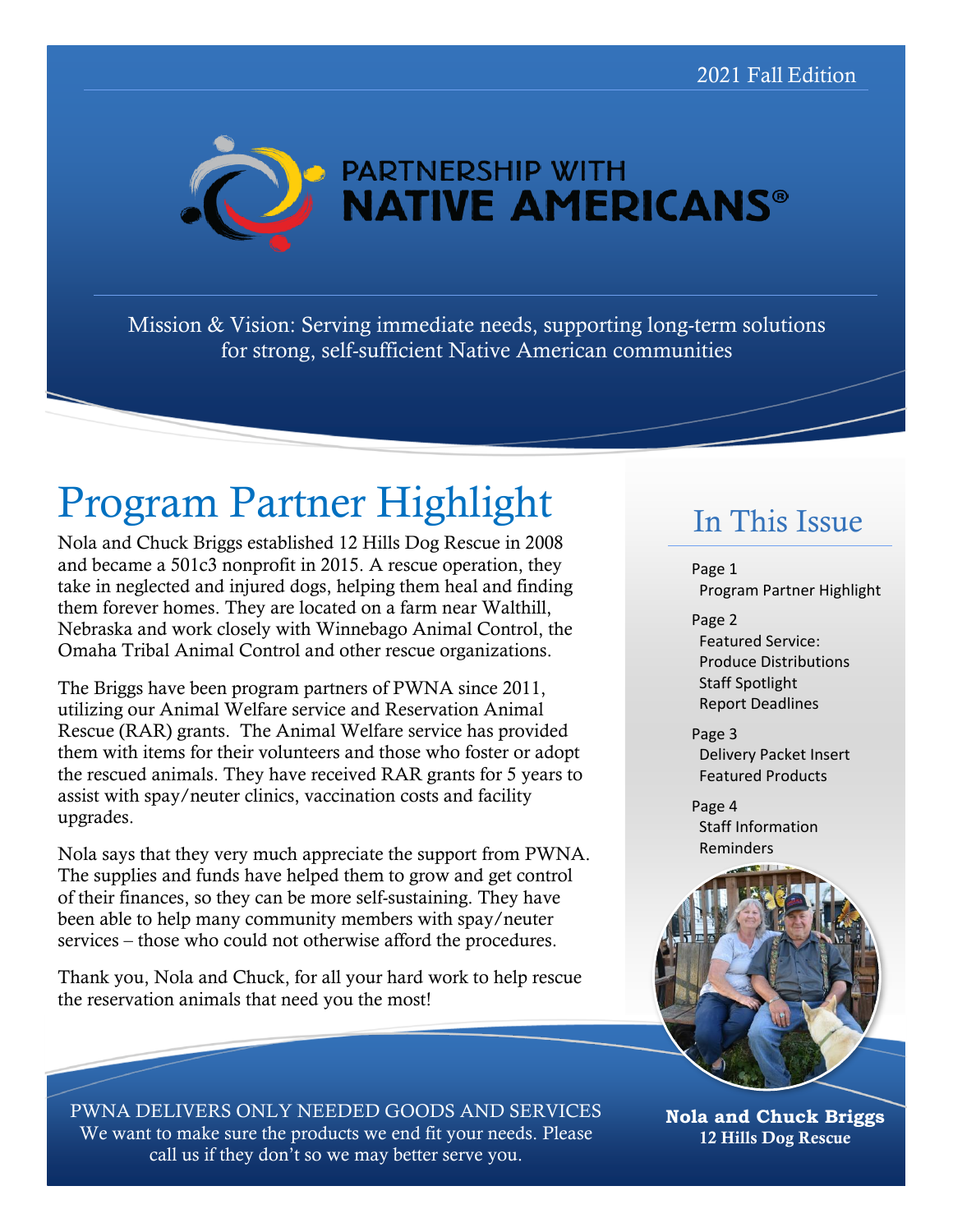### Featured Service: Produce

Pta**ŋ**yétu - Autumn is here, with vivid colors of fall foliage and the pre-frost harvest of fresh garden vegetables! PWNA has been purchasing fresh fruits and vegetables from Rillings Produce, a third-generation grower in Pierre, SD, for well over 10 years.

Over the past couple of months, Laura Schad was able to attend a few of the annual produce distributions. We kicked off this year's produce distributions with the Wanblee and Kyle (Pine Ridge) communities on August 5. We worked with Fort Thompson (Crow Creek) on September 8. Eagle Butte and Little Eagle (Cheyenne River) received their produce on August 11. We thank the Cheyenne River Youth Project for photos of their curbside distribution.

Each partner organized their volunteers and space to get the produce out safely and efficiently. Wanblee and Eagle Butte prebagged all the produce and placed it in community members' vehicles in a drive-by fashion. Kyle and Fort Thompson opted for PPE tables equipped with masks, gloves and sanitizer, allowing individuals to bag their own produce – with volunteers on standby.

What's the biggest challenge with tribal communities accessing fresh food? "Being in a food desert—far from markets," said Jim Red Willow from Wanblee. Everyone was grateful for the fresh melons, corn on the cob, tomatoes, potatoes, cucumbers, squash, and onions. A couple of Elders estimated the produce would cost \$25-\$40 if purchased locally.



*Mabel from Fort Thompson*



*Program Partner Deb Cross from Wanblee*

## Spotlight on PWNA Staff



Andre Armstrong Inventory Control

Andre Armstrong has been the Inventory Control Specialist at our Northern Plains office since October 2016. He keeps track of all incoming and outgoing products and does audit counts to ensure each partner gets the right amount of product in their deliveries. The most challenging part about his job is keeping up with the constantly changing inventory because PWNA receives and ships goods weekly.

Andre enjoys working with PWNA because he knows he plays a part in assisting Native people with scholarships, tribal partners with supplies to supplement their programs and overall making a difference in Native communities. One of his favorite memories with PWNA is helping with a TOMs shoe distribution – just seeing the smiles on the children's faces as they received their shoes was priceless!

In his time away from PWNA, Andre enjoys the sun and boating at the lake, and cheering on his favorite driver at the track.

## Report **Deadlines**

### **Due 30 days after delivery**:

Healthy Living Community Events Food Pantry Residential Animal Welfare

**Due 90 days after delivery**:

Standard Food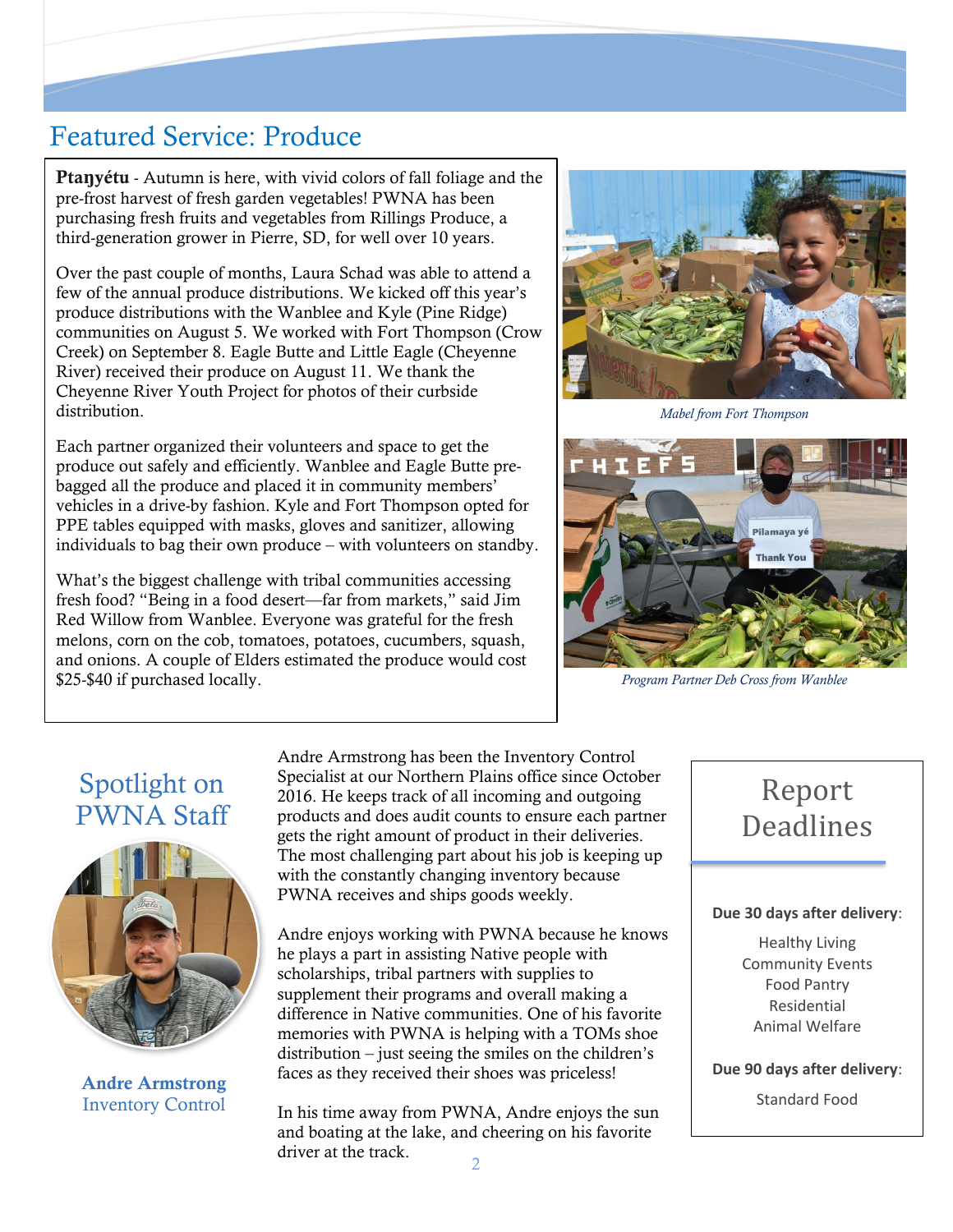## New in Your Delivery Packet

As you know, PWNA revised its Request and Report forms in early 2018. The revised forms focus on your organizational/program goals and how we can support your goals and outcomes. We want to understand how our services impact your program and your program's work. To that end, we are including new information about "helping partners reach their goals."

#### Thank you for using the revised forms!

The information you have provided so far has been extremely helpful to us in understanding how to best support your program. There does though seem to be some confusion with the new questions on the Report forms, so we want to take a minute to go over that with you on your next call.

#### **Helping Partners Reach Their Goals**

\*\*\*\*\*\*\*\*\*\*\*\*\*\*\*\*\*\*\*\*\*\*\*\*\*\*\*\*

女女女女女女女

女女女女女

☆☆ 冷冷冷

☆☆☆☆☆☆☆☆☆☆

女女女女女女女女女

☆

As you know, PWNA revised their Request and Report forms in early 2018. The revised forms As you know, PWNA revised their request and report forms in early 2016. The revised to the SCS of PW and the PW and the PW and the PW and the PW and the PW and the PWNA wants to understand how our services impact your prog to us as we determine the best way to support your program. However, there does seem to be confusion with the new questions on the Report forms. So, we wanted to take a minute some confusion with the<br>to go over that with you.

Most report forms ask you to circle/click Yes or No on if our service has helped to reach your organizational goals. Please be sure to mark one of these choices. Also, they ask you to check Entrict our TOP 2 ANSWERS of how our service and the incentives provided helped your<br>organization to achieve your goals. Please – only select 2 options.

| Did the Healthy Living Service help your organization meet or make progress towards your goal(s) listed on the request? |                        |                    |
|-------------------------------------------------------------------------------------------------------------------------|------------------------|--------------------|
| (Circle One) Yes<br>No                                                                                                  |                        |                    |
| Please let us know how this service helped your organization reach the goal(s). Select your top 2 answers:              |                        |                    |
| □ Increased Resources □ Increased Community Engagement □ Improved Outreach                                              |                        | □ Improved Educat  |
| □ Improved Health □ Improved Public Safety                                                                              | □ Improved Programming | □ Improved Results |

Increased Resources = having the incentives/product saved your program money or provided Interested Community Engagement = there was more participation from the community at<br>Increased Community Engagement = there was more participation from the community at<br>your event/program, or new relationships were created

Improved Outreach = information about your program services was given out to more potential

partucupants.<br>Improved Education = the participants received the education provided and understood it.<br>Improved Health = the participants are seeing improved health due to your program.<br>Improved Public Safety = your progra

community Improved Programming = the incentives helped your program to focus and get closer to

reaching your program goals.<br>
Improved Results = your program is seeing improved results in your number served, etc...

Finally, the report may ask you to provide an example of how the service helped you to progress to your goals. In this area, we are hoping to get a story or example of the impact that program of the control of the control of the control of the control of the control of the control of the control of the state your more participation? Does it as we you money or increase your resources, so you can afford t hear how it is helping YOU and your PROGRAM.

Please feel free to contact the office at 866/556-2472 if you have any questions on the PWNA Paperwork. The revised forms are available on our website - www.plainsnativepartners.org.

\*\*\*\*\*\*\*\*\*\*\*\*\*\*\*\*\*\*\*\*\*\*\*\*\*\*\*\*\*\*\*\*\*\*\*\*



**Top: Jergens, Chux, disposable briefs, Pawtizer, cat food, dog bed Bottom: slipcovers**

## Featured Products

**The following products are available in our warehouse. Please request these items during your next follow-up call with your PDC.**

• **Adult Disposable Briefs: Come in sizes S, M, L, XL, 2XL & 3XL**

♣

☆☆

츔

 $\frac{1}{2\sigma}$ 

 $\rightarrow$ 

- **Absorbent Pads/Chux Pads: Used to protect bedding, furniture, etc. and can be used by adults, children and even pets**
- **Pawtizer: An antibacterial sanitizer/cleanser designed to kill germs and bacteria on dog/pet – or to spray on floors or areas where pets walk**
- **Dog beds: Originally intended as a dog bed but requires a padded insert; can be used as a throw pillow, a rug, or a craft project**
- **Jergens: Moisturizer for your skin as well as a self-tanner that does not stain towels or clothes; apply directly on skin after a shower**
- **Couch Slipcovers***:* **Sturdy, machine-washable canvas covers used to protect couches/loveseats or used as mats for outdoor furniture**